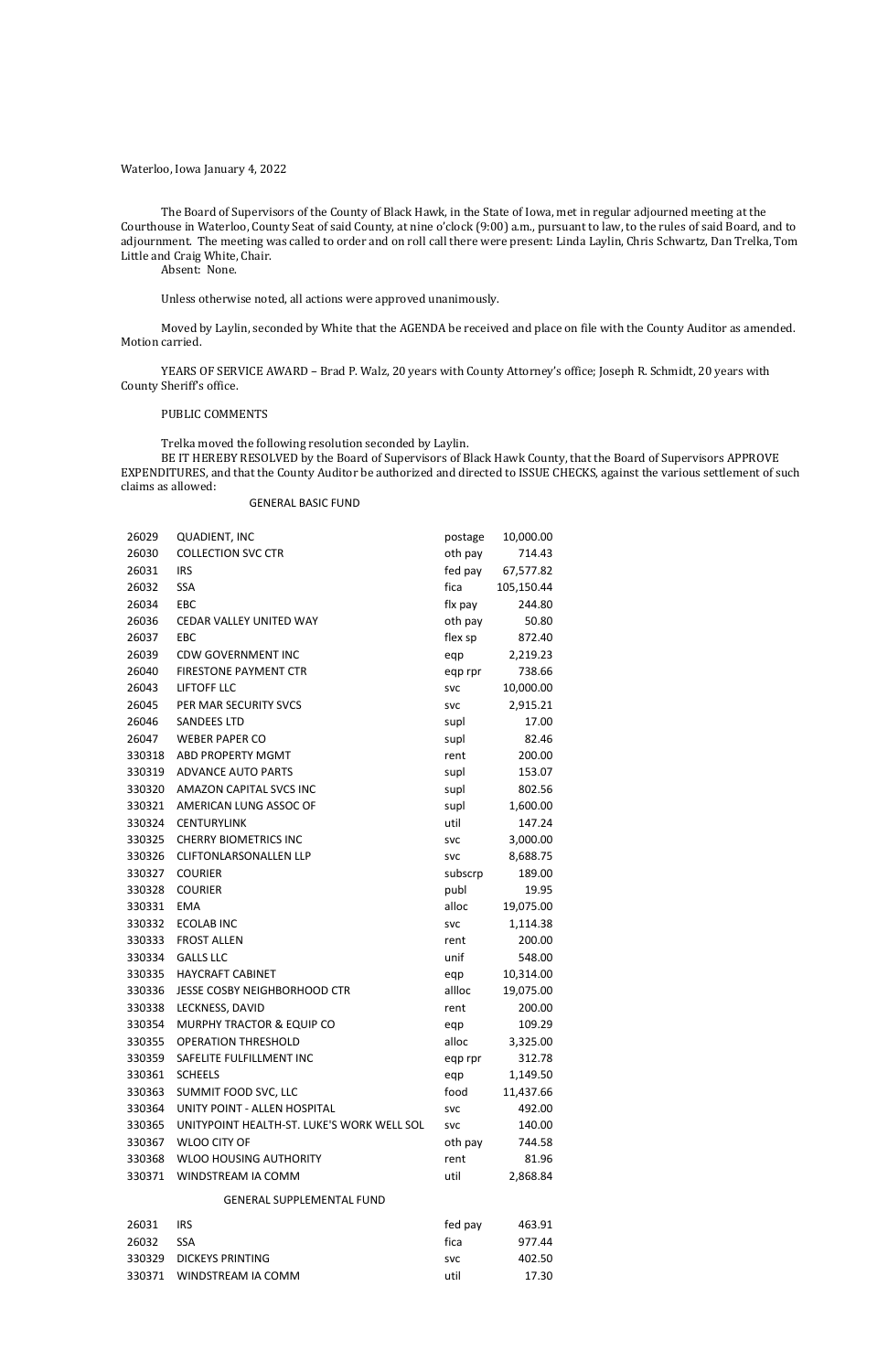# COUNTY SVCS FUND

| 26031  | IRS                       | fed pay | 283.81   |
|--------|---------------------------|---------|----------|
| 26032  | <b>SSA</b>                | fica    | 410.78   |
| 26036  | CEDAR VALLEY UNITED WAY   | oth pay | 5.00     |
| 330371 | WINDSTREAM IA COMM        | util    | 14.82    |
|        |                           |         |          |
|        | RURAL BASIC FUND          |         |          |
|        |                           |         |          |
| 26030  | <b>COLLECTION SVC CTR</b> | oth pay | 807.18   |
| 26031  |                           | fed pay | 5,451.87 |
|        | <b>IRS</b>                |         |          |

# SECONDARY ROADS FUND

| 26031  | <b>IRS</b>                           | fed pay    | 8,337.74  |
|--------|--------------------------------------|------------|-----------|
| 26032  | <b>SSA</b>                           | fica       | 13,680.14 |
| 26036  | CEDAR VALLEY UNITED WAY              | oth pay    | 28.00     |
| 26041  | <b>GORDON FLESCH CO INC</b>          | <b>SVC</b> | 89.60     |
| 26042  | IA REGIONAL UTILS ASSOC              | utl        | 30.68     |
| 26048  | EVEN, WAYNE                          | unif       | 93.74     |
| 330330 | <b>DONS TRUCK SALES INC</b>          | supl       | 123.59    |
| 330337 | LA PORTE CITY UTILS                  | util       | 444.54    |
| 330349 | MID AMERICAN ENERGY                  | util       | 20.04     |
| 330350 | MID AMERICAN ENERGY                  | util       | 377.46    |
| 330351 | MITCHELL1                            | supl       | 230.00    |
| 330352 | <b>MURPHY TRACTOR &amp; EQUIP CO</b> | supl       | 942.51    |
| 330353 | MURPHY TRACTOR & EQUIP CO            | supl       | 634.29    |
| 330356 | PHELPS UNIFORM SPECIALIST            | <b>SVC</b> | 55.75     |
| 330357 | POMP'S TIRE SVC                      | eqp        | 2,578.76  |
| 330360 | SAM ANNIS & CO                       | <b>SVC</b> | 861.22    |
| 330362 | STETSON BUILDING PRODUCTS, LLC       | supl       | 64.80     |
| 330366 | <b>VERIZON WIRELESS</b>              | eqp        | 872.43    |
| 330370 | <b>WLOO WATER WORKS</b>              | util       | 980.46    |
| 330371 | WINDSTREAM IA COMM                   | util       | 44.05     |
| 330372 | VAN DEEST, KENNETH                   | unif       | 120.00    |

# JAIL COMMISSARY FUND

| 26031 | IRS.              | fed lau | 228.21 |
|-------|-------------------|---------|--------|
| 26032 | <b>SSA</b>        | fica    | 559.38 |
|       | 26044 MCKEE FOODS | food    | 91.30  |

# RURAL WATER FUND

|  | 330369 WLOO WATER WORKS | util eqp | 122.54 |
|--|-------------------------|----------|--------|
|--|-------------------------|----------|--------|

### RURAL SEWER FUND

| MID AMERICAN ENERGY | util | 22.00 |
|---------------------|------|-------|
| MID AMERICAN ENERGY | util | 21.48 |
| MID AMERICAN ENERGY | util | 13.87 |
| MID AMERICAN ENERGY | util | 18.34 |
| MID AMERICAN ENERGY | util | 18.93 |
| MID AMERICAN ENERGY | util | 14.46 |
| MID AMERICAN ENERGY | util | 12.97 |
| MID AMERICAN ENERGY | util | 18.07 |
| MID AMERICAN ENERGY | util | 14.51 |
|                     |      |       |

# INS TRUST FUND

| 26033 | EBC.                           | flx sp     | 90.00     |
|-------|--------------------------------|------------|-----------|
| 26035 | NAVITUS HEALTH SOLUTIONS       | <b>INS</b> | 33.726.95 |
| 26038 | PREFERRED ONE INS CO           | ins        | 92.208.90 |
|       | 330317 DELTA DENTAL PLAN OF IA | ins        | 22.555.58 |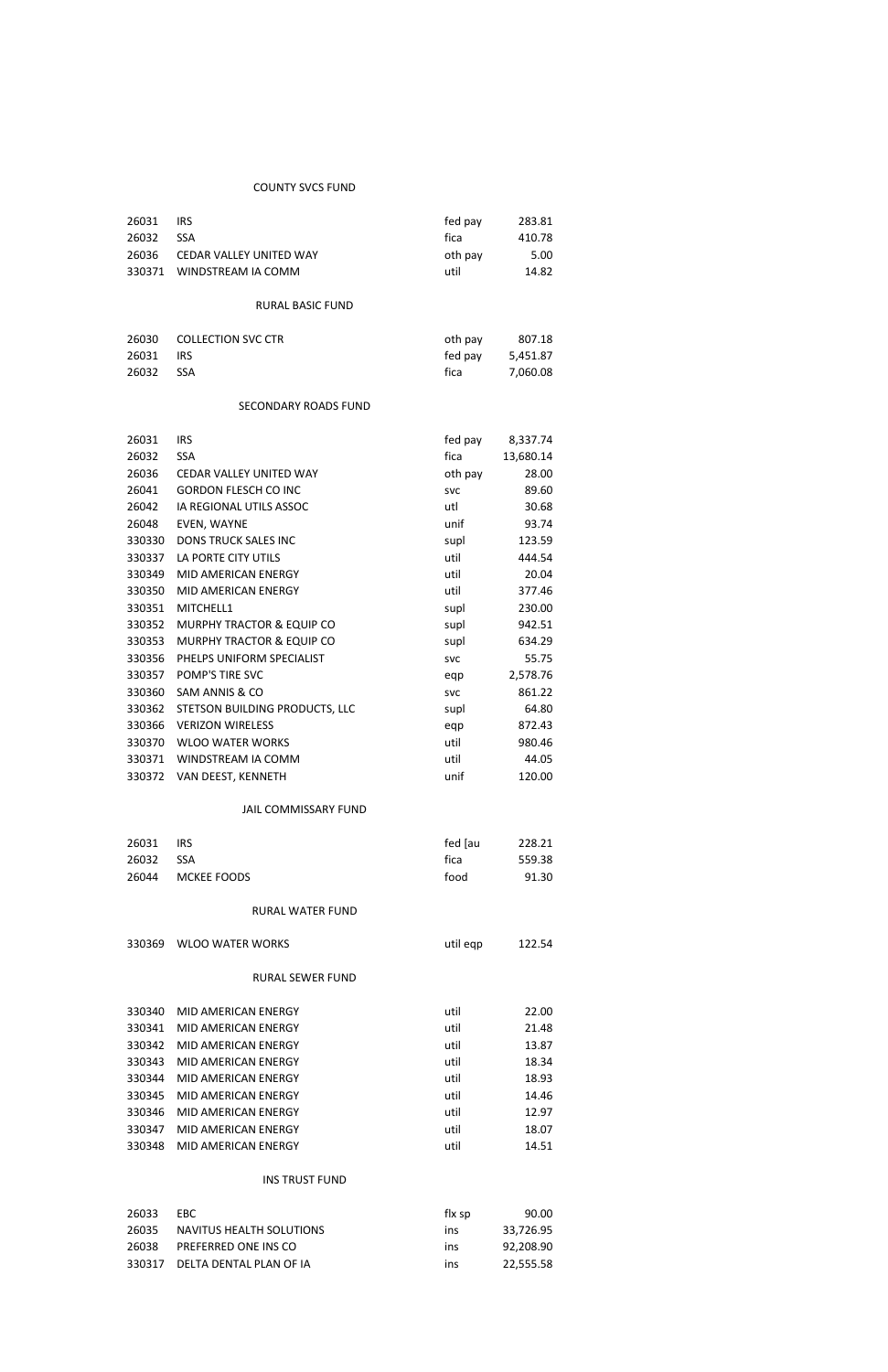#### SOLID WASTE ADMIN FUND

AYES: Laylin, Schwartz, Trelka, White, Little. NAYS: None. Resolution adopted.

| 26031  | <b>IRS</b>                      | fed pay | 553.33   |  |
|--------|---------------------------------|---------|----------|--|
| 26032  | <b>SSA</b>                      | fica    | 655.76   |  |
|        |                                 |         |          |  |
|        | <b>EMERGENCY MGMT FUND</b>      |         |          |  |
|        |                                 |         |          |  |
| 26031  | <b>IRS</b>                      | fed pay | 305.28   |  |
| 26032  | <b>SSA</b>                      | fica    | 411.84   |  |
| 330322 | <b>CENTURYLINK</b>              | util    | 67.26    |  |
| 330323 | <b>CENTURYLINK</b>              | util    | 566.48   |  |
| 330339 | <b>MEDIACOM</b>                 | util    | 233.65   |  |
| 330358 | <b>RAPIDS REPRODUCTIONS INC</b> | eqp     | 100.00   |  |
|        |                                 |         |          |  |
|        | <b>CONS COMM FUND</b>           |         |          |  |
| 26030  | <b>COLLECTION SVC CTR</b>       | oth pay | 607.37   |  |
| 26031  | <b>IRS</b>                      | fed pay | 5,299.92 |  |
| 26032  | <b>SSA</b>                      | fica    | 8,997.94 |  |
| 330324 | <b>CENTURYLINK</b>              | util    | 1,619.65 |  |
|        | <b>COUNTY ASSESSOR FUND</b>     |         |          |  |
|        |                                 |         |          |  |
| 26031  | <b>IRS</b>                      | fed pay | 2,349.53 |  |
| 26032  | <b>SSA</b>                      | fica    | 4,084.46 |  |
| 330371 | WINDSTREAM IA COMM              | util    | 72.52    |  |
|        |                                 |         |          |  |

ORAL PRESENTATION: Miranda Wendlandt, of Clifton Larson Allen, reported the results of the Fiscal Year 2021 Black Hawk County Audit. The county's total net financial position of \$135 million is up \$15.2 million from FY2020. There was one material adjustment to be made. Wendlandt said overall the results were very good and should be celebrated.

RECEIVE PROJECT UPDATES FROM DEPARTMENT HEADS/ELECTED OFFICIALS – Cathy Nicholas, County Engineer, said all roads are in good condition and steel has arrived for the bridge crews. Mike Hendrickson, County Conservation Director, said his department has purchased a truck to replace one destroyed in an accident.

Moved by Laylin, seconded by Trelka that the MINUTES of the Board Meeting held December 28, 2021, be and are hereby approved as submitted. Motion carried.

### **CONSENT AGENDA**

Laylin moved the following RESOLUTION seconded by Trelka.

A. TO APPROVE, RECEIVE, PLACE ON FILE WITH THE COUNTY AUDITOR

- 1. The Board of Supervisors APPROVE INTERGOVERNMENTAL JOURNAL ENTRIES, and that the County Auditor be authorized and directed to TRANSFER monies within the various funds as submitted. (None)
- 2. Receive and place on file with the County Auditor the Official Report of County Highway Engineer to the Iowa Department of Transportation for Fiscal Year 2021.

AYES: Laylin, Schwartz, Trelka, White, Little.

NAYS: None. Resolution adopted.

### **CONSENT AGENDA ENDS**

Moved by Little, seconded by Trelka to advertise for a public hearing to be held at 9:05 a.m. on Tuesday, January 18, 2022, in Board Room 201 of the Black Hawk County Courthouse, 316 E. 5th Street, Waterloo, Iowa on the proposed Ordinance No. 77- 262 from a request submitted by Mark Becker to rezone 1.5 acres from "A" Agriculture District to "A-R" Agricultural-Residential District at 6925 Ansborough Avenue to build a new single family home. Motion carried.

Trelka moved the following RESOLUTION seconded by Laylin.

BE IT HEREBY RESOLVED by the Board of Supervisors of Black Hawk County, that the Board of Supervisors APPROVE the MINOR PLAT for Chad and Heather Coffin at 6734 Poyner Road, to allow the building of three (3) new single family homes on 13.13 acres.

AYES: Laylin, Schwartz, Trelka, White, Little.

NAYS: None. Resolution adopted.

Laylin moved the following RESOLUTION seconded by Trelka.

BE IT HEREBY RESOLVED by the Board of Supervisors of Black Hawk County, that the Board of Supervisors APPROVE the MINOR PLAT for Robert Rodgers at 8133 Buck Ridge Road, to allow the building of a new single family home on 7.21 acres. AYES: Laylin, Schwartz, Trelka, White, Little.

NAYS: None. Resolution adopted.